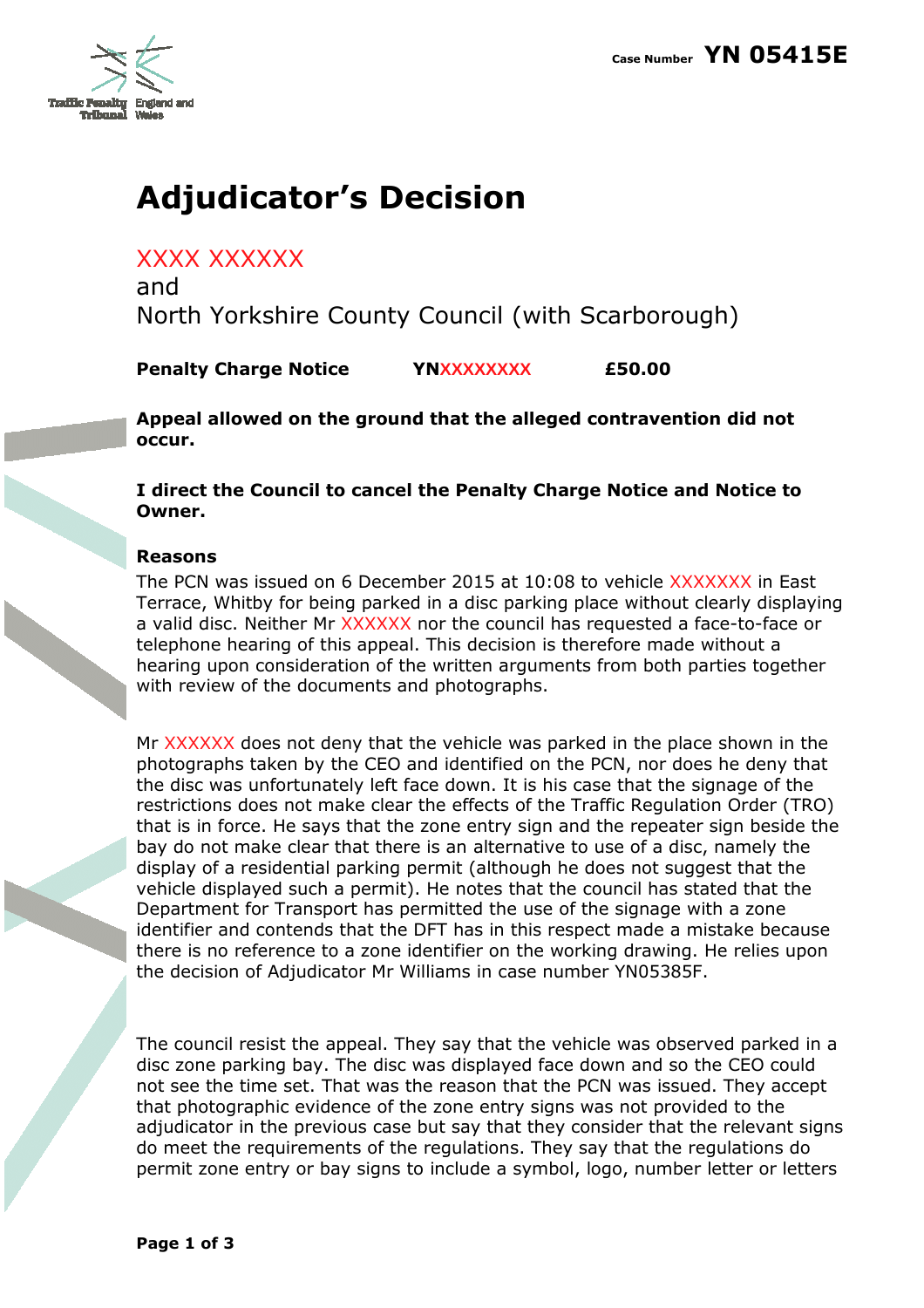

or name identifying a parking zone or parking identification, but do not require, or even permit, such signage to mention the word "permits".

I have reviewed the documents, the photographs and the previous adjudicator's decision. It is clear from the plan at page 22 of the Council bundle book they consider this to be a controlled parking zone, as indeed a disc zone must be. The plan shows the locations where they say the disc zone entry signs were placed. The next following page is a working drawing showing the design of various proposed signs. It appears that this document will have been prepared when the scheme was in preparation. The photographs taken by the CEO include at page 25 a copy of the bay repeater sign. There is no photograph of a zone entry sign within the bundle or otherwise provided to me.

In his decision dated 17 November 2015 Adjudicator Mr Williams made the point in that case that the council had not included any evidence in the evidence bundle of the actual controlled parking zone entry signs erected in this area. He said "No library photographs or other photographic evidence is produced to substantiate the… statement that" there were zone entry signs at all vehicle entrances to the CPZ. Whilst I am provided with a plan identifying the locations of the signs, I am still not provided with a photograph of the type of signage finally used. The council cannot prove that restrictions within a CPZ are enforceable if they do not provide a photograph of at least an example of the CPZ sign actually in use. For that reason I find that they cannot prove the contravention in this case and the appeal will be allowed.

I should say also that it is apparent that in the previous appeal the council produced to the Adjudicator evidence of a specific DfT authorisation for the signage used. No such evidence has been provided to me in this appeal.

Notwithstanding my finding above I feel that I should make clear to the benefit of Mr XXXXXX that I cannot accept his general proposition that zone entry signs and repeaters may not have the name of the zone or a zone identifier. There is precise guidance that such may be included in the Department for Transport Traffic Signs Manual (TSM) chapter 3 at the foot of the left-hand column of page 96. The statutory authority for this may be found in item 39 to schedule 16 of the Traffic Signs Regulations and General Directions 2002 (TSRGD), which set out permitted variants to sign 663.1. Similarly I cannot accept his argument that the bay signage must specifically contain a reference to use by permit holders. The guidance to the contrary may be seen at paragraph 12.5 of chapter 3 of the TSM.